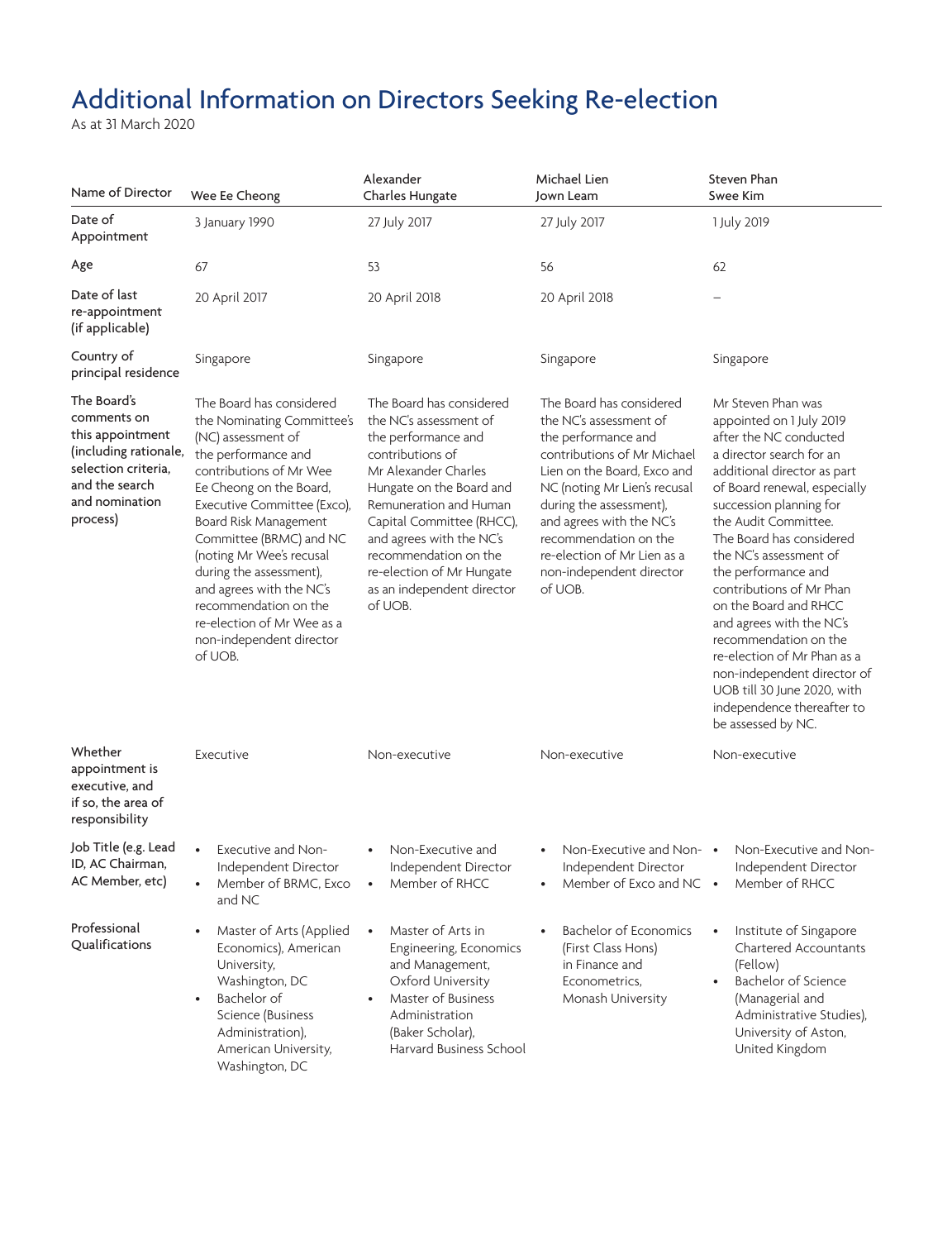| Name of Director                                                                                                                                                                                                                                             | Wee Ee Cheong                                                                                                                                                                                                                                       | Alexander<br>Charles Hungate                                                                                                                                            | Michael Lien<br>Jown Leam                                                                                                                                                                                                                                | Steven Phan<br>Swee Kim                                                                                                                                                                                                                                                                                                               |
|--------------------------------------------------------------------------------------------------------------------------------------------------------------------------------------------------------------------------------------------------------------|-----------------------------------------------------------------------------------------------------------------------------------------------------------------------------------------------------------------------------------------------------|-------------------------------------------------------------------------------------------------------------------------------------------------------------------------|----------------------------------------------------------------------------------------------------------------------------------------------------------------------------------------------------------------------------------------------------------|---------------------------------------------------------------------------------------------------------------------------------------------------------------------------------------------------------------------------------------------------------------------------------------------------------------------------------------|
| Working experience .<br>and occupation(s)<br>during the past<br>10 years                                                                                                                                                                                     | Deputy Chairman and<br>Chief Executive Officer.<br><b>UOB</b><br>$-2007$ to present<br>Deputy Chairman and<br>President, UOB<br>$-2000$ to 2007                                                                                                     | President and Chief<br>$\bullet$<br>Executive Officer,<br>$SATS - 2014$ to present<br>Chief Executive Officer,<br>$\bullet$<br><b>HSBC Singapore</b><br>$-2010$ to 2013 | Executive Chairman,<br>$\bullet$<br>Wah Hin and Company<br>- 2012 to present<br>Deputy Chairman &<br>$\bullet$<br>Executive Director,<br>Wah Hin and Company<br>$-2003$ to $2012$<br>Chief Investment Officer.<br>Sandstone Capital<br>- 2013 to present | Area Managing Partner<br>$\bullet$<br>for Asia Pacific.<br>Ernst & Young<br>$-2013$ to $2018$<br>Chief Operating Officer<br>for Asia Pacific,<br>Ernst & Young<br>$-2011$ to $2013$<br>Regional Managing<br>$\bullet$<br>Partner of ASEAN and<br><b>Country Managing</b><br>Partner of Singapore,<br>Ernst & Young<br>$-2008$ to 2011 |
| Shareholding<br>interest in the<br>listed issuer and its<br>subsidiaries                                                                                                                                                                                     | Direct interest: 3,081,455<br>UOB ordinary shares<br>Indirect interest: 173,701,487<br>UOB ordinary shares                                                                                                                                          | Direct interest:<br>9,000 UOB ordinary shares                                                                                                                           | Nil                                                                                                                                                                                                                                                      | Nil                                                                                                                                                                                                                                                                                                                                   |
| Any relationship<br>(including<br>immediate family<br>relationships)<br>with any existing<br>director, existing<br>executive officer,<br>the issuer and/<br>or substantial<br>shareholder of<br>the listed issuer or<br>any of its principal<br>subsidiaries | Son of Dr Wee Cho Yaw<br>and brother of<br>Mr Wee Ee Chao and<br>Mr Wee Ee Lim.<br>Mr Wee Ee Lim is a<br>director of UOB.<br>Mr Wee Ee Cheong,<br>Dr Wee Cho Yaw.<br>Mr Wee Ee Chao and<br>Mr Wee Ee Lim<br>are substantial shareholders<br>of UOB. | Nil                                                                                                                                                                     | Mr Lien is the Executive<br>Chairman of Wah Hin and<br>Company and<br>Chief Investment Officer of<br>Sandstone Capital.<br>Wah Hin and Company<br>and Sandstone Capital are<br>substantial shareholders<br>of UOB.                                       | Nil                                                                                                                                                                                                                                                                                                                                   |
| Conflict of<br>interest (including<br>any competing<br>business)                                                                                                                                                                                             | Nil                                                                                                                                                                                                                                                 | Nil                                                                                                                                                                     | Nil                                                                                                                                                                                                                                                      | Nil                                                                                                                                                                                                                                                                                                                                   |
| Undertaking (in the<br>format set out in<br>Appendix 7.7) under<br>Rule 720(1) has<br>been submitted to<br>the listed issuer                                                                                                                                 | Yes                                                                                                                                                                                                                                                 | Yes                                                                                                                                                                     | Yes                                                                                                                                                                                                                                                      | Yes                                                                                                                                                                                                                                                                                                                                   |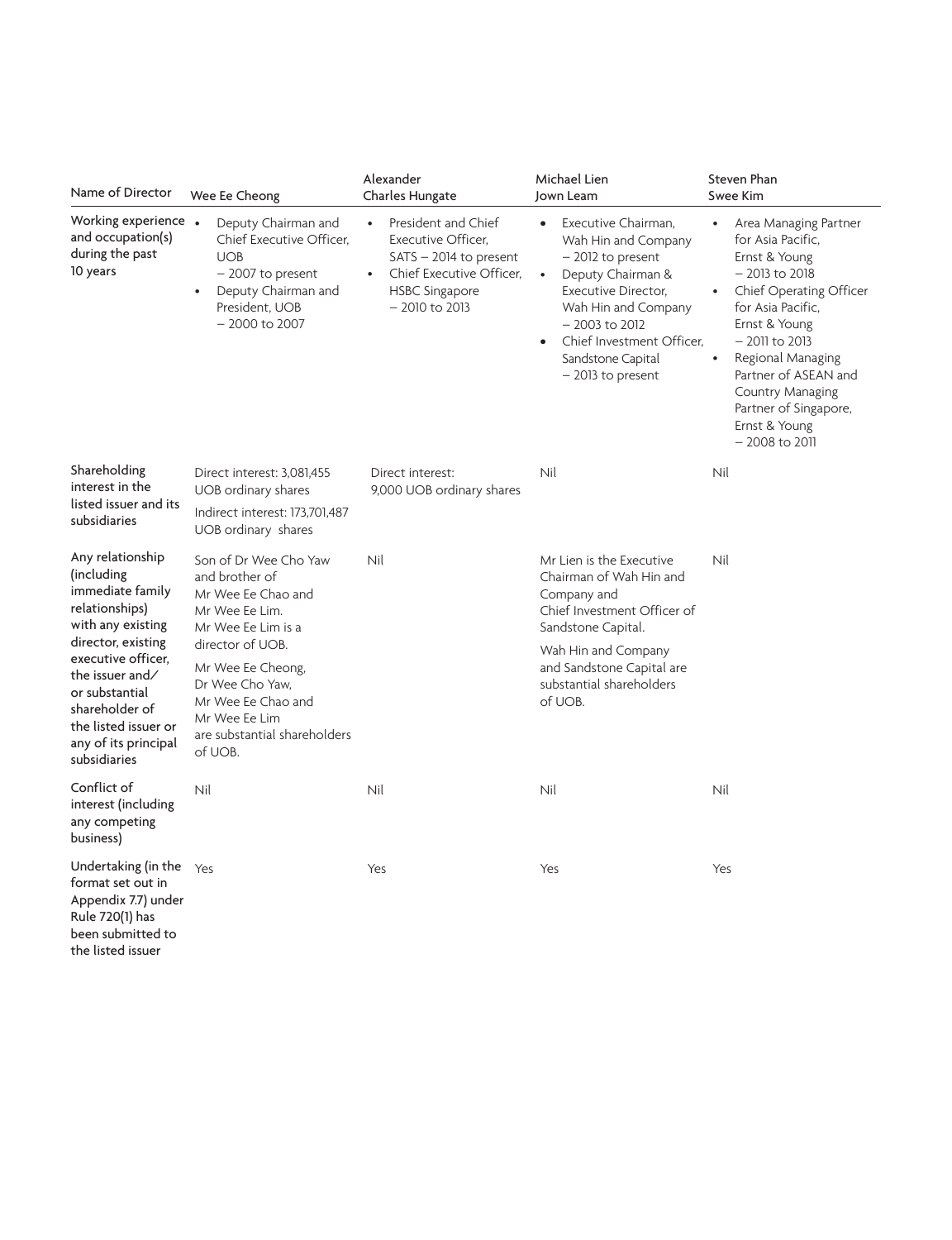## Additional Information on Directors Seeking Re-election

As at 31 March 2020

| Name of Director                                                 | Wee Ee Cheong                                                                                                                                                                                                                                                                                                                                                                                                                                                                                                                                                                                                                                                                                                                                                                          | Alexander<br>Charles Hungate                                                                                                                                                                                                                                                                                                                    | Michael Lien<br>Jown Leam                                                                                                                                                                                                                                                                                                 | Steven Phan<br>Swee Kim                                                                                                             |  |  |  |
|------------------------------------------------------------------|----------------------------------------------------------------------------------------------------------------------------------------------------------------------------------------------------------------------------------------------------------------------------------------------------------------------------------------------------------------------------------------------------------------------------------------------------------------------------------------------------------------------------------------------------------------------------------------------------------------------------------------------------------------------------------------------------------------------------------------------------------------------------------------|-------------------------------------------------------------------------------------------------------------------------------------------------------------------------------------------------------------------------------------------------------------------------------------------------------------------------------------------------|---------------------------------------------------------------------------------------------------------------------------------------------------------------------------------------------------------------------------------------------------------------------------------------------------------------------------|-------------------------------------------------------------------------------------------------------------------------------------|--|--|--|
| Other Principal Commitments <sup>1</sup> including Directorships |                                                                                                                                                                                                                                                                                                                                                                                                                                                                                                                                                                                                                                                                                                                                                                                        |                                                                                                                                                                                                                                                                                                                                                 |                                                                                                                                                                                                                                                                                                                           |                                                                                                                                     |  |  |  |
| (a) Past (for the<br>last five years)                            | Far Eastern Bank<br>(Alternate Director)                                                                                                                                                                                                                                                                                                                                                                                                                                                                                                                                                                                                                                                                                                                                               | Nil                                                                                                                                                                                                                                                                                                                                             | Temasek Holdings<br>$\bullet$<br>(Director)                                                                                                                                                                                                                                                                               | Ernst & Young<br>(Area Managing Partner<br>for Asia Pacific)                                                                        |  |  |  |
| (b) Present                                                      | <b>Principal Commitments</b><br>and Directorships in Listed<br>Companies                                                                                                                                                                                                                                                                                                                                                                                                                                                                                                                                                                                                                                                                                                               | <b>Principal Commitments</b><br>and Directorships in Listed<br>Companies                                                                                                                                                                                                                                                                        | <b>Principal Commitments</b><br>and Directorships in Listed<br>Companies                                                                                                                                                                                                                                                  | <b>Principal Commitments</b><br>and Directorships in Listed<br>Companies                                                            |  |  |  |
|                                                                  | United Overseas<br>Insurance (Director)<br>PT Bank UOB Indonesia<br>$\bullet$<br>(President Commissioner) .<br>United Overseas Bank<br>٠<br>(China) (Chairman)<br>United Overseas Bank<br>(Malaysia) (Deputy<br>Chairman)<br>United Overseas Bank<br>$\bullet$<br>(Thai) Public Company<br>(Deputy Chairman)<br>The Association of Banks<br>in Singapore (Council<br>Member)<br>The Institute of Banking<br>and Finance (Council<br>Member)<br>Singapore-China<br>$\bullet$<br>Foundation (Member,<br>Board of Governors)<br>Indonesia-Singapore<br>$\bullet$<br><b>Business Council</b><br>(Member)<br>Singapore Chinese<br>$\bullet$<br>Chamber of Commerce<br>and Industry (Honorary<br>Council Member)<br>Nanyang Academy of<br>Fine Arts (Patron)<br>Wee Foundation<br>(Director) | SATS (President and<br>Chief Executive Officer.<br>Director)<br>Singapore Economic<br>Development Board<br>(Board Member)<br>Future Economy Council<br>(Member)<br>National Youth<br>Achievement Award<br>Council Advisory Board<br>(Council Member)<br>Future Economy Council<br>- Trade and Connectivity<br>Sub-Committee<br>(Co-Chairperson) | Wah Hin and Company<br>$\bullet$<br>(Executive Chairman)<br>Sandstone Capital<br>$\bullet$<br>(Director and Chief<br>Investment Officer)<br>National University of<br>Singapore (Trustee and<br>Member of Executive<br>Committee and<br>Investment Committee)<br>Leap Philanthropy<br>$\bullet$<br>(Founder and Chairman) | Jardine Cycle & Carriage<br>(Director)<br>Advanced MedTech<br>Holdings (Director)<br>Singapore Accountancy<br>Commission (Director) |  |  |  |

<sup>1</sup> "Principal Commitments" has the same meaning as defined in the MAS Code of Corporate Governance 2018.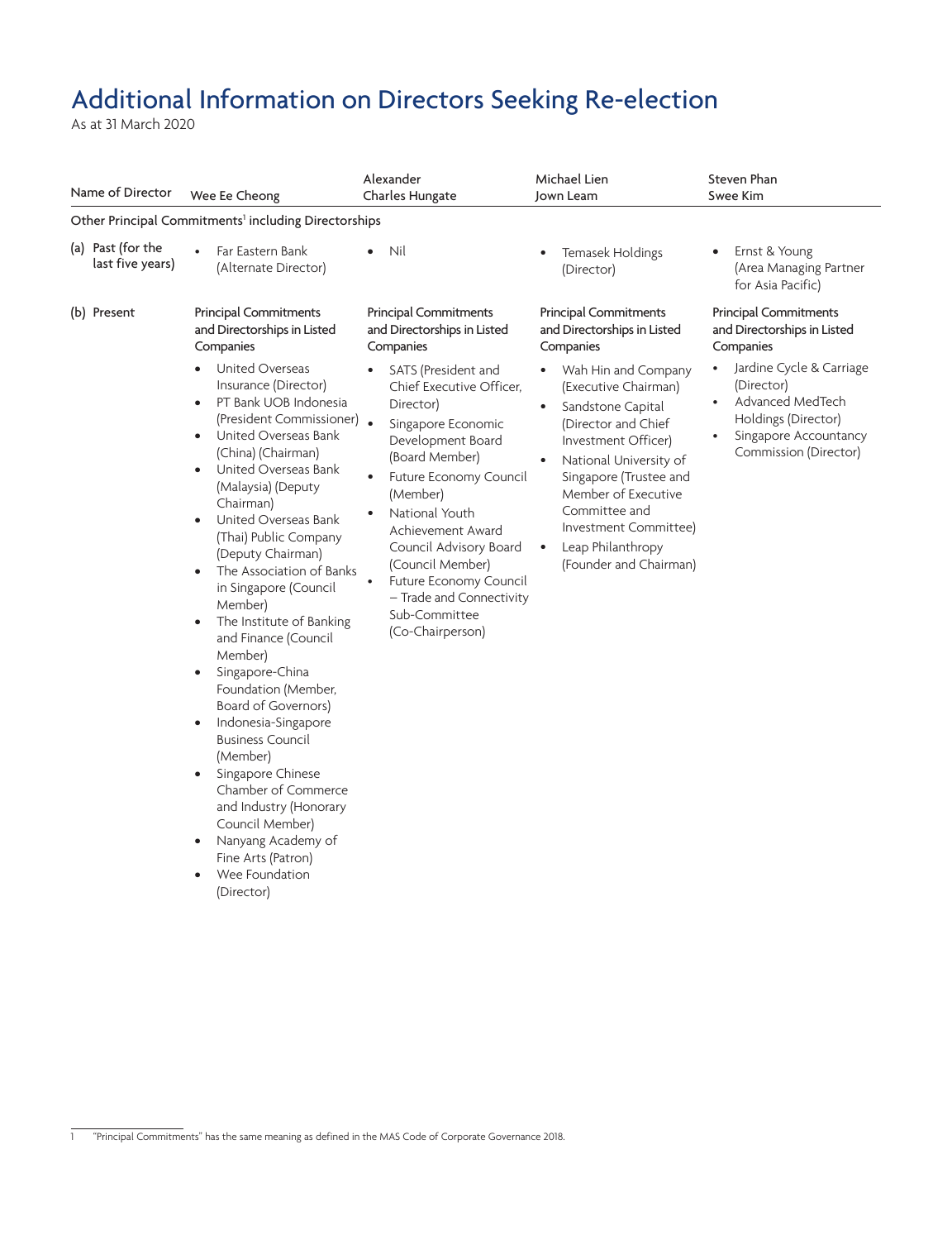|     | Name of Directors                                                                                                                                                                                                                                                                                                                                                                                                                                                                                                                                                                                                                                                      | Wee Ee Cheong | Alexander<br>Charles Hungate | Michael Lien<br>Jown Leam | Steven Phan<br>Swee Kim |
|-----|------------------------------------------------------------------------------------------------------------------------------------------------------------------------------------------------------------------------------------------------------------------------------------------------------------------------------------------------------------------------------------------------------------------------------------------------------------------------------------------------------------------------------------------------------------------------------------------------------------------------------------------------------------------------|---------------|------------------------------|---------------------------|-------------------------|
|     | Information required<br>Disclose the following matters concerning an appointment of director, chief executive officer, chief financial officer, chief operating officer,<br>general manager or other officer of equivalent rank. If the answer to any question is "yes", full details must be given.                                                                                                                                                                                                                                                                                                                                                                   |               |                              |                           |                         |
| (a) | Whether at any time during the last 10 years, an application No<br>or a petition under any bankruptcy law of any jurisdiction<br>was filed against him or against a partnership of which<br>he was a partner at the time when he was a partner or<br>at any time within 2 years from the date he ceased to be<br>a partner?                                                                                                                                                                                                                                                                                                                                            |               | <b>No</b>                    | No                        | No                      |
| (b) | Whether at any time during the last 10 years, an application No<br>or a petition under any law of any jurisdiction was filed<br>against an entity (not being a partnership) of which he<br>was a director or an equivalent person or a key executive,<br>at the time when he was a director or an equivalent<br>person or a key executive of that entity or at any time<br>within 2 years from the date he ceased to be a director<br>or an equivalent person or a key executive of that entity,<br>for the winding up or dissolution of that entity or,<br>where that entity is the trustee of a business trust,<br>that business trust, on the ground of insolvency? |               | <b>No</b>                    | <b>No</b>                 | No                      |
| (c) | Whether there is any unsatisfied judgement against him?                                                                                                                                                                                                                                                                                                                                                                                                                                                                                                                                                                                                                | No            | <b>No</b>                    | No                        | No                      |
| (d) | Whether he has ever been convicted of any offence,<br>in Singapore or elsewhere, involving fraud or dishonesty<br>which is punishable with imprisonment, or has been<br>the subject of any criminal proceedings (including any<br>pending criminal proceedings of which he is aware)<br>for such purpose?                                                                                                                                                                                                                                                                                                                                                              | No            | <b>No</b>                    | <b>No</b>                 | <b>No</b>               |
| (e) | Whether he has ever been convicted of any offence, No<br>in Singapore or elsewhere, involving a breach of any law<br>or regulatory requirement that relates to the securities<br>or futures industry in Singapore or elsewhere, or has<br>been the subject of any criminal proceedings (including<br>any pending criminal proceedings of which he is aware)<br>for such breach?                                                                                                                                                                                                                                                                                        |               | <b>No</b>                    | No                        | No                      |
| (f) | Whether at any time during the last 10 years, judgement No<br>has been entered against him in any civil proceedings<br>in Singapore or elsewhere involving a breach of any law<br>or regulatory requirement that relates to the securities<br>or futures industry in Singapore or elsewhere, or a finding<br>of fraud, misrepresentation or dishonesty on his part,<br>or he has been the subject of any civil proceedings<br>(including any pending civil proceedings of which he is<br>aware) involving an allegation of fraud, misrepresentation                                                                                                                    |               | <b>No</b>                    | <b>No</b>                 | <b>No</b>               |

or dishonesty on his part?